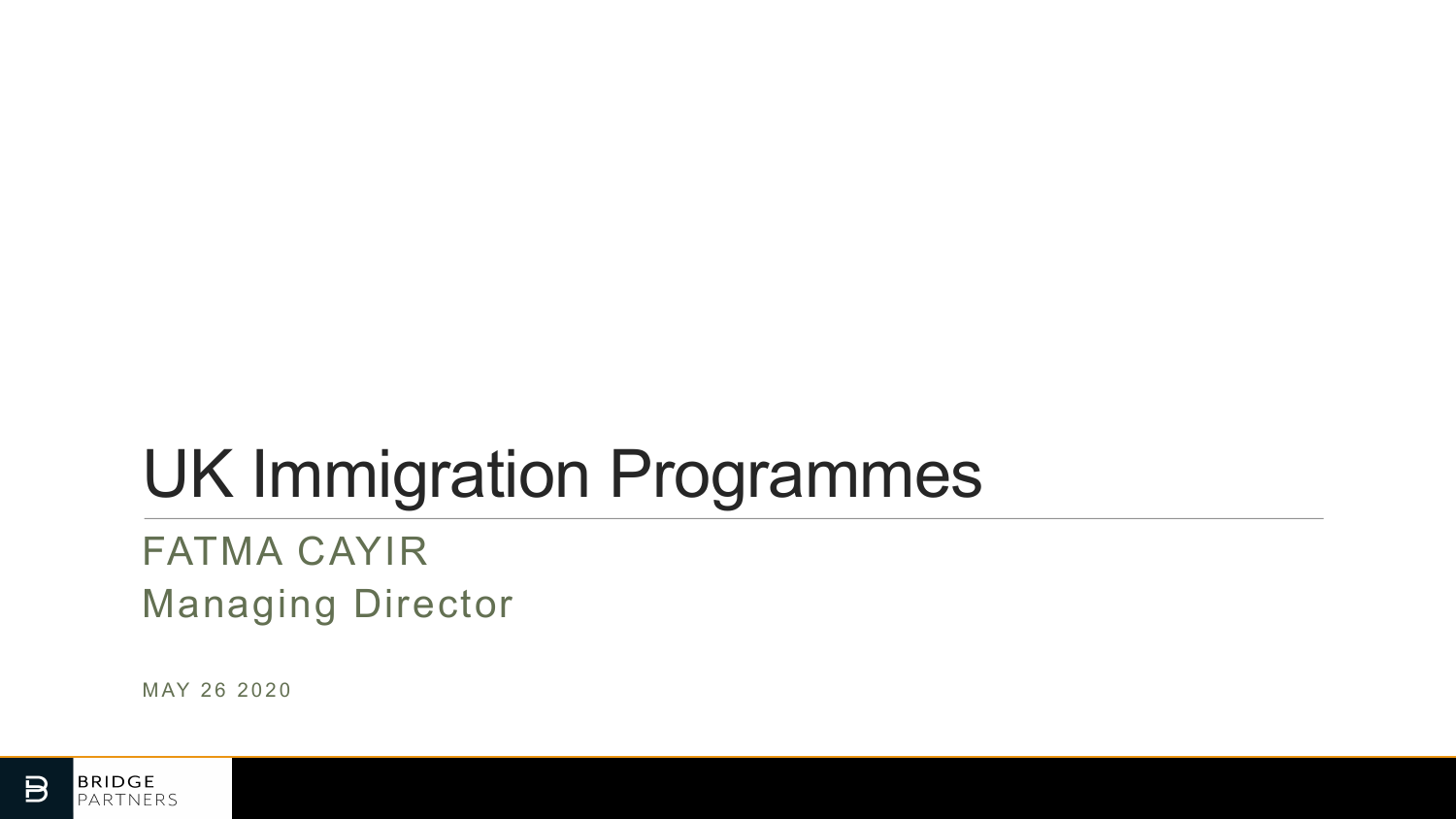## Introduction

 $\triangleright$  Based in London and we specialise in advising both corporate, individuals, entrepreneurs and investor clients from all over the world

 $\triangleright$  Over 15 years servicing clients in all aspects of UK immigration

- $\triangleright$  From a simple business set up to complex corporate structures
- $\triangleright$  Focused predominantly in providing clients a complete service offering from when they first enter the UK to permanently setting up, either alone or with family members

**>Focusing on:** 

- $\triangleright$  Brief overview of the UK immigration landscape
- $\triangleright$  Representative of an Overseas Business visa
- ØAnkara Agreement

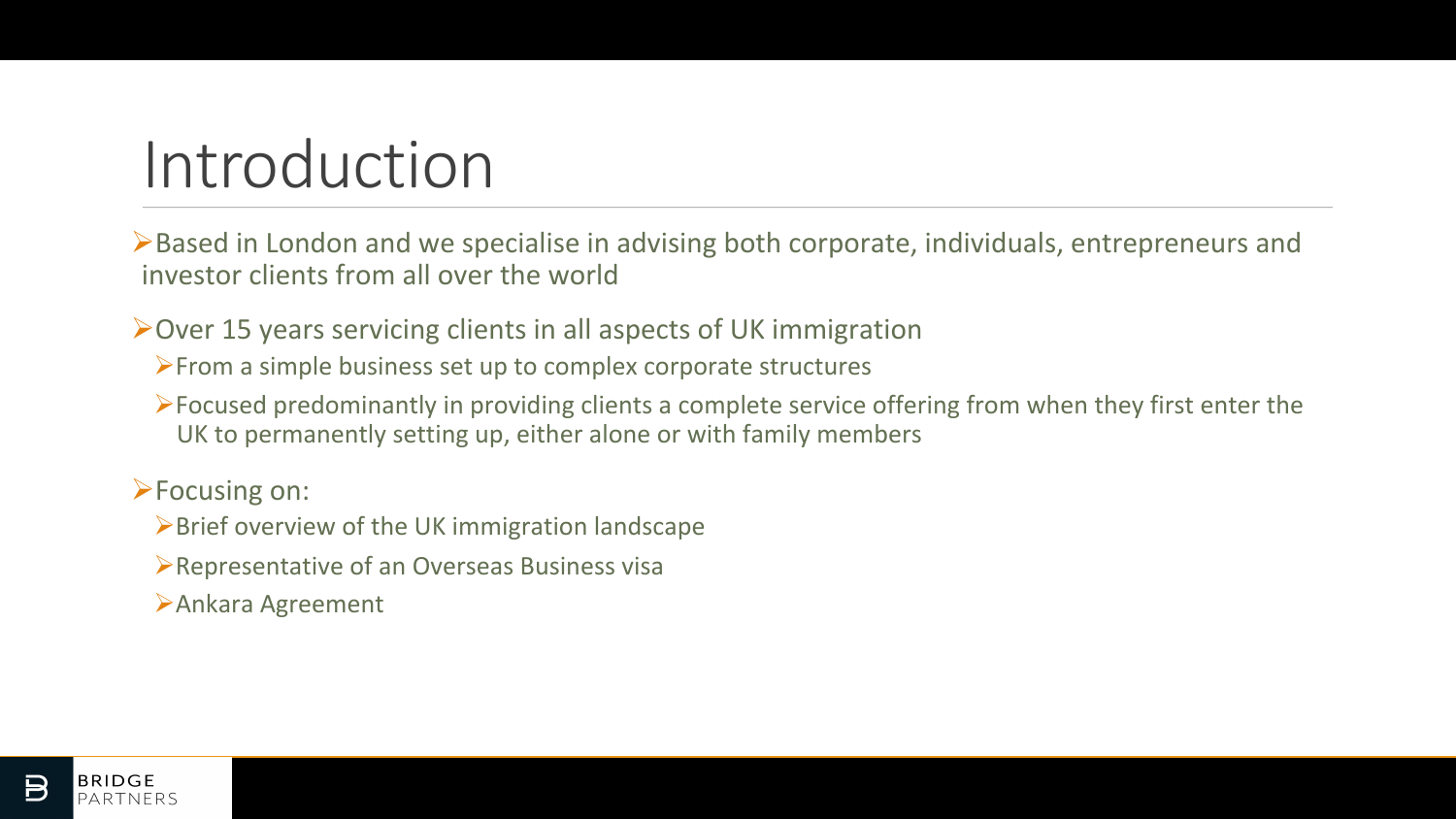# The UK immigration landscape

- $\triangleright$  One of the most debated aspects of Brexit in the UK was the focus on immigration
- $\triangleright$  There has been talks of changing the UK immigration landscape for many years now but Brexit has driven this more than ever before
- $\triangleright$  This lead to the new Immigration Bill which suggests a points based system recently approved by the House of Commons
	- Once the Bill passed, it will repeal the EU freedom of movement and introduce a new framework
	- An important change in the Bill is the annual threshold
	- Potential concern for this to be delivered by December 2020
- $\triangleright$  However, what about the Covid-19 impact and the need for low-skilled workers?
	- Talks about Covid-19 changed the attitude towards low-skilled workers
	- Potential changes may still be considered in this space

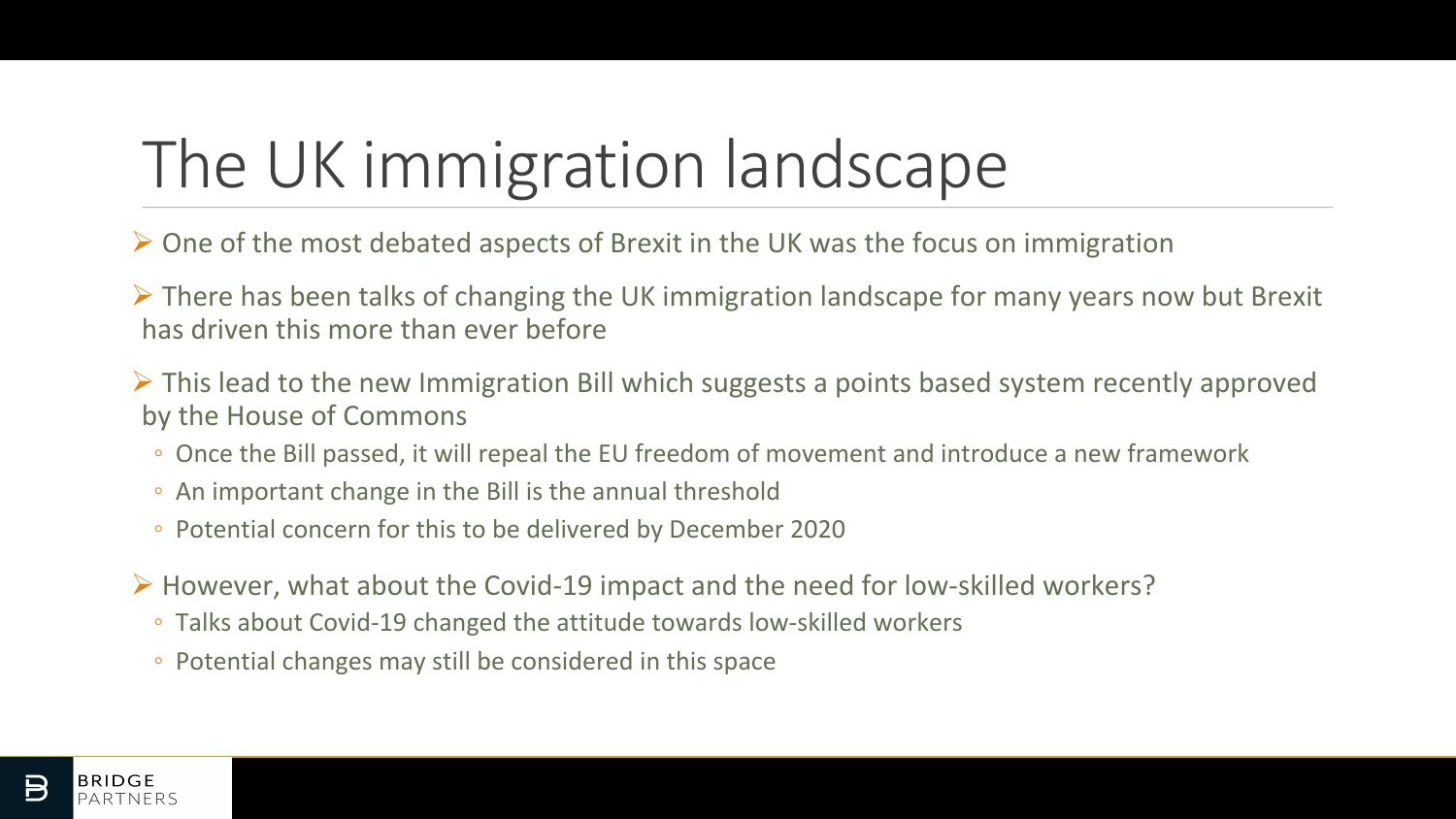## Representative of an Overseas Business

 $\triangleright$  What is a sole representative of an overseas business visa

- It is a residency program which allows the senior representative of the overseas business to set up a branch or a subsidiary in the UK
	- Granted for 3 years
	- A further extension of another 2 year
	- Eligible for permanent residency after 5 years
- A number of requirements to be satisfied (at the overseas business and with the individual appointed)
	- Head office outside the UK
	- Shareholders
	- Senior employee to have full authority to take operational decisions
	- Same business activities
	- Language requirement
- Restrictions
	- No other work can be undertaken
	- No studying
	- Only one Sole Rep
		- If another overseas representative is appointed, must apply for Sponsorship licence possibility for other employees to benefit from a Tier 2 sponsorship
- $\circ$  Recent developments closed a loophole

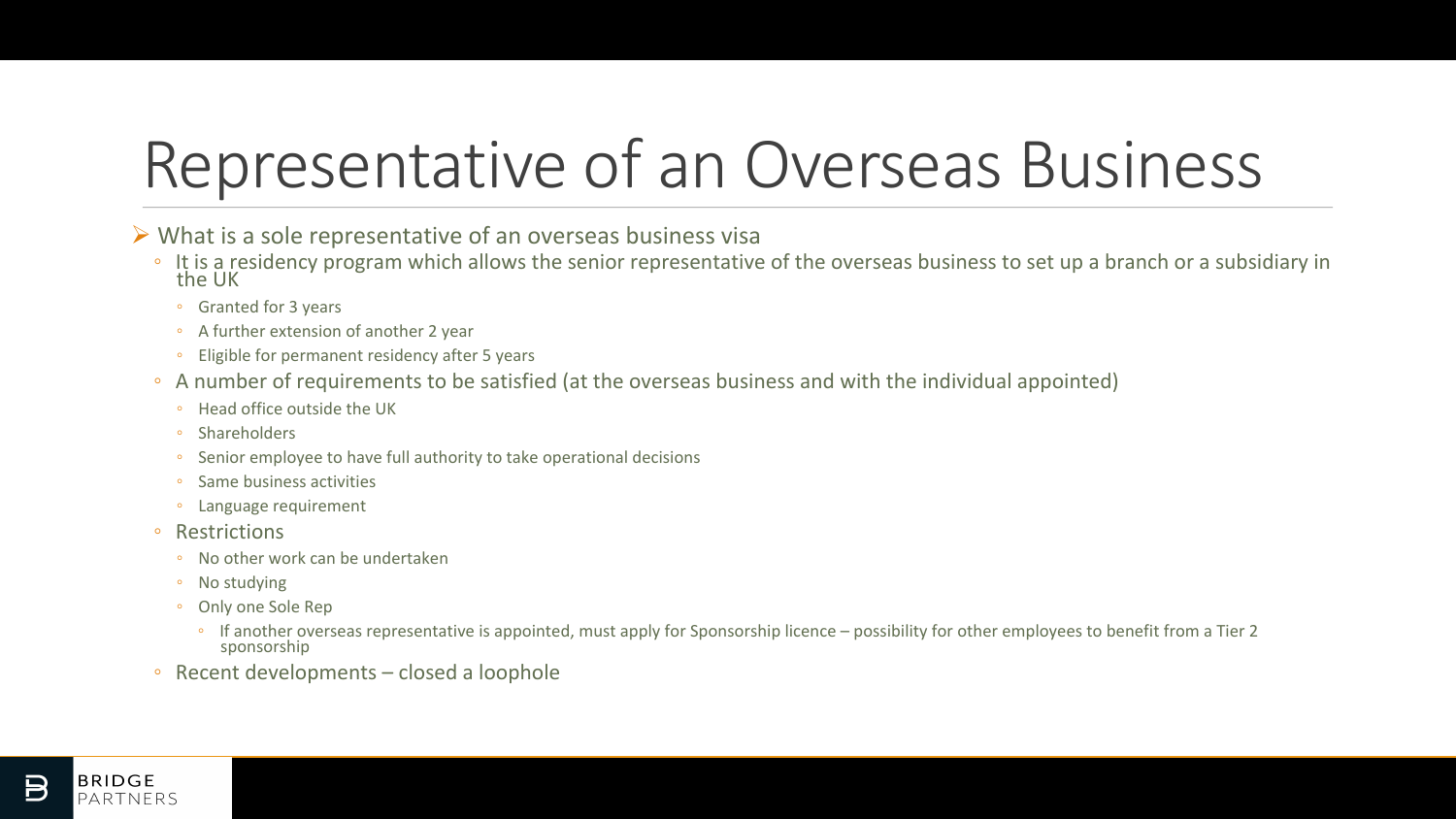## Process

#### $\triangleright$  Online application

- Supporting documents submitted online
- Original passport submitted in person at a VAC

 $\triangleright$  Various documents needed in support of the application including but not limited to:

- Full description of the overseas entity's activities
- Business plan
- Sworn statement from the overseas entity appointing the individual
- The candidate's employment contract
- $\blacktriangleright$  Application can normally be fast tracked within a week
- $\triangleright$  Possible telephone interview
- $\blacktriangleright$ Initial visa is granted for 3 years and 4 months but collected in biometric format in the UK

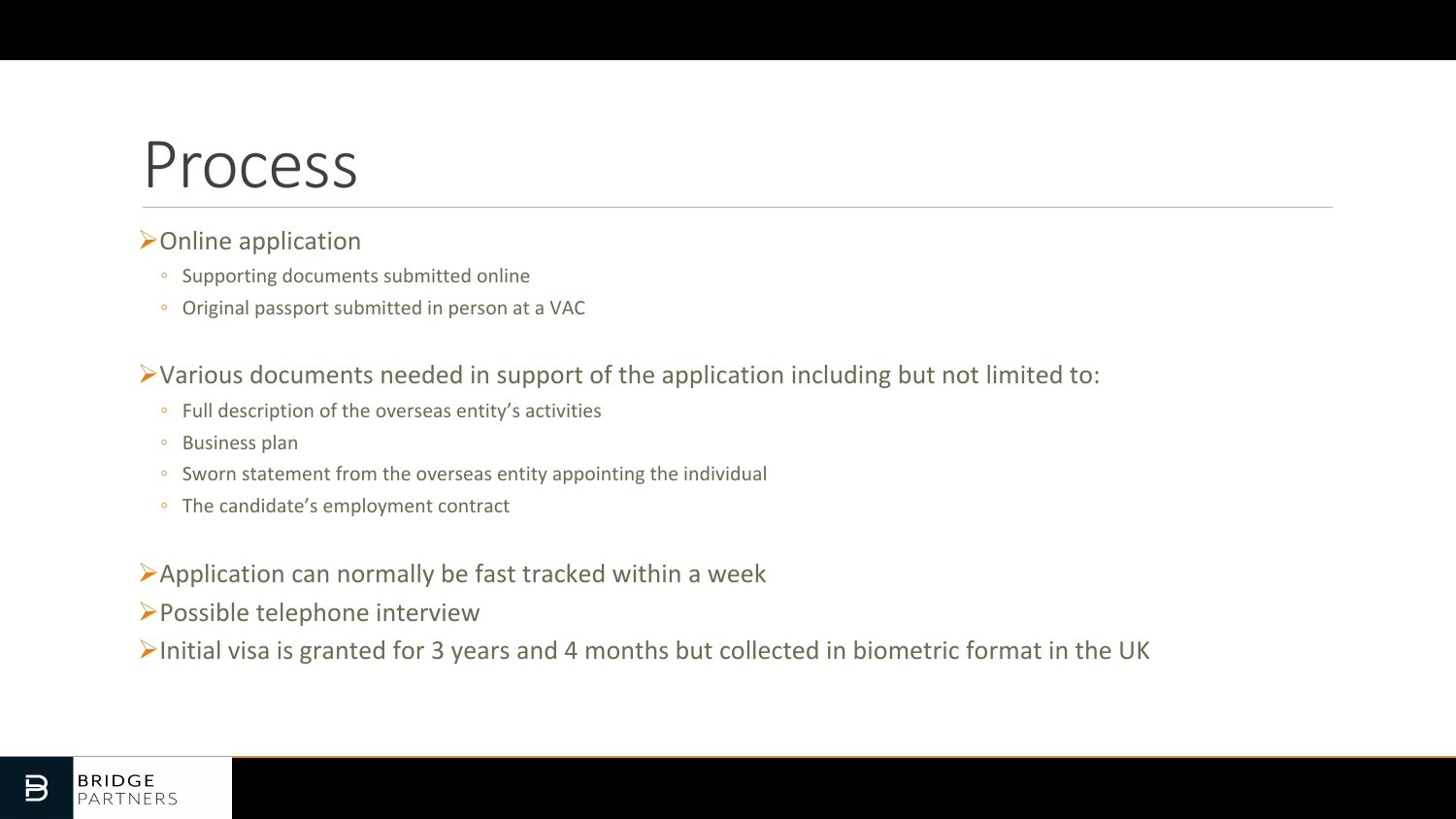## Planning for an extension

- $\triangleright$ In order to be able to obtain a 2 year extension of the sole representative visa beyond the initial 3 years' leave, the applicant would need to show that:
	- The overseas entity still has its headquarters and principal place of business outside the United Kingdom;
	- The Sole Representative is employed full time as a representative of the overseas entity and is still required for the employment in question;
	- The Sole Representative has established and is in charge of the overseas entity's branch or wholly owned subsidiary in the UK registered with Companies House;
	- The Sole Representative has generated business on behalf of the parent company, principally with businesses in the UK; and
	- the Sole Representative can maintain and accommodate himself and any dependants adequately without recourse to public funds.

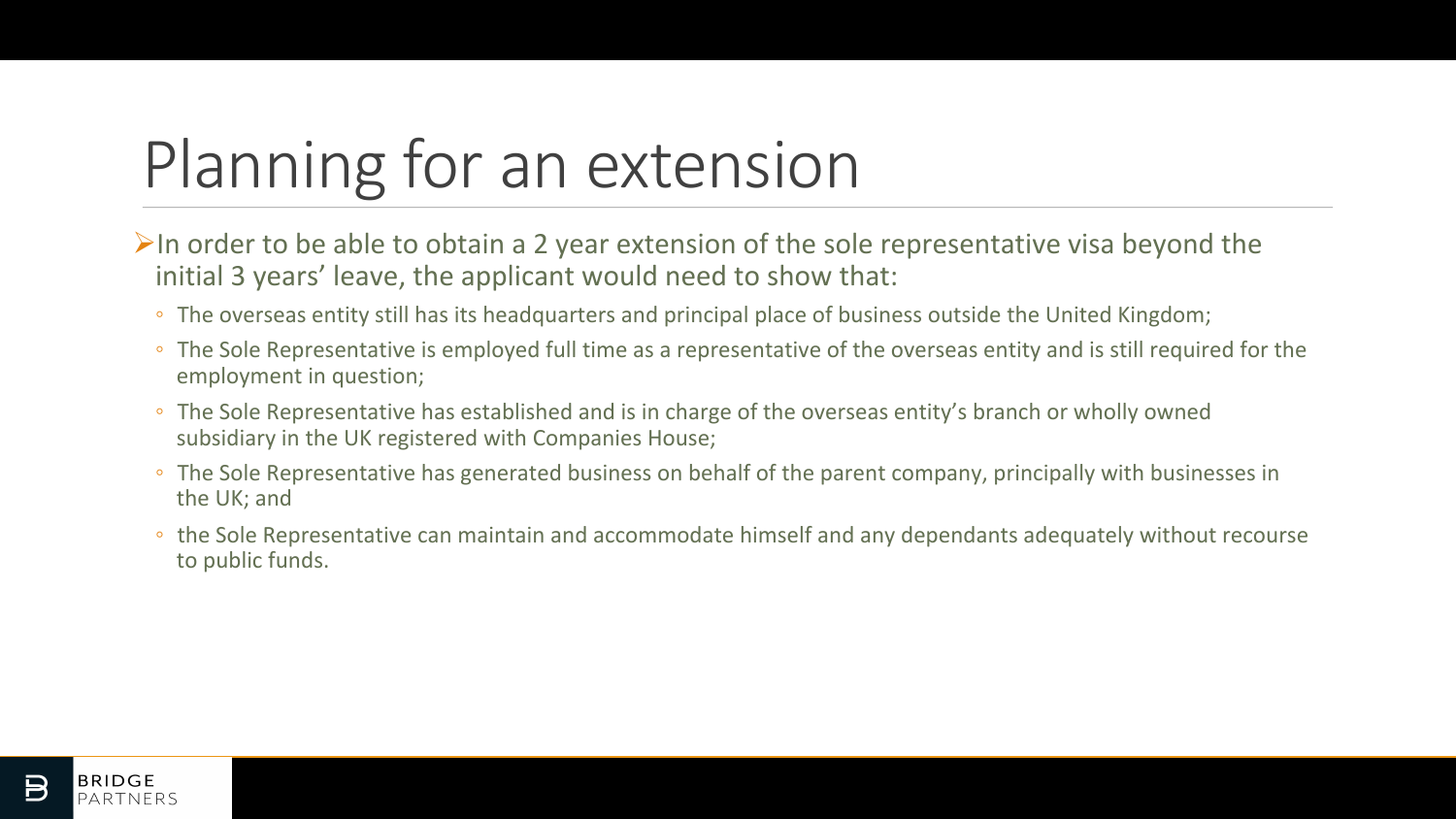## Ankara Agreement

 $\triangleright$  A treaty signed in 1963 which provides the framework for Turkish nationals to work in the EU.

 $\triangleright$  UK has been particularly active with this treaty and has welcomed over 30,000 Turkish businesspersons since 2000.

 $\triangleright$  Although available in other EU countries for Turkish nationals to benefit from, the UK has been the most popular destination across Europe

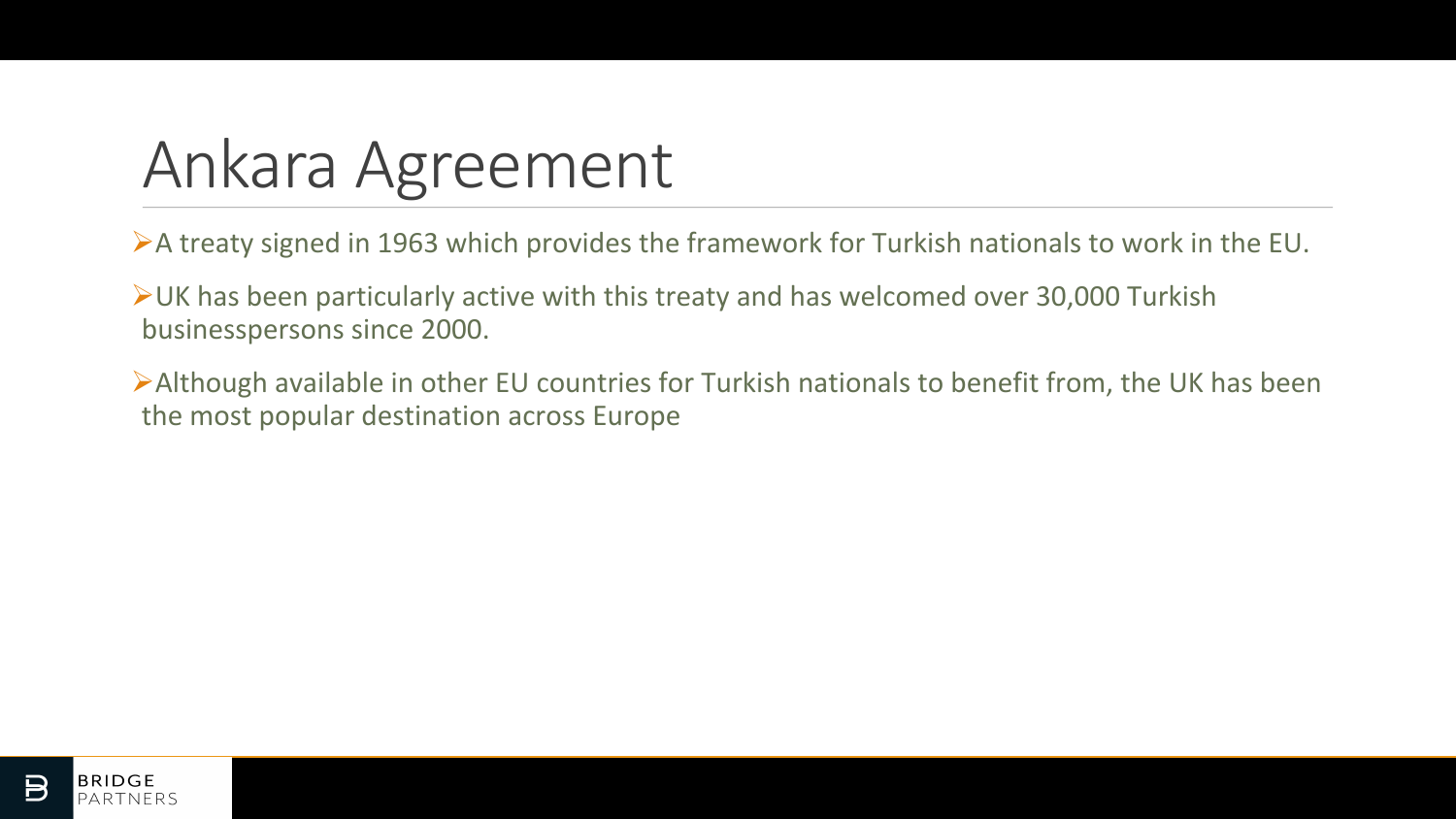## Ankara Agreement as it stands at the moment is that:

- $\triangleright$  Turkish nationals may make entry clearance applications in Turkey to come to the UK and set up a self-employment business
- $\triangleright$  Turkish nationals who are in the UK legally may apply to switch to self-employed status in the UK
- $\triangleright$  Brexit?

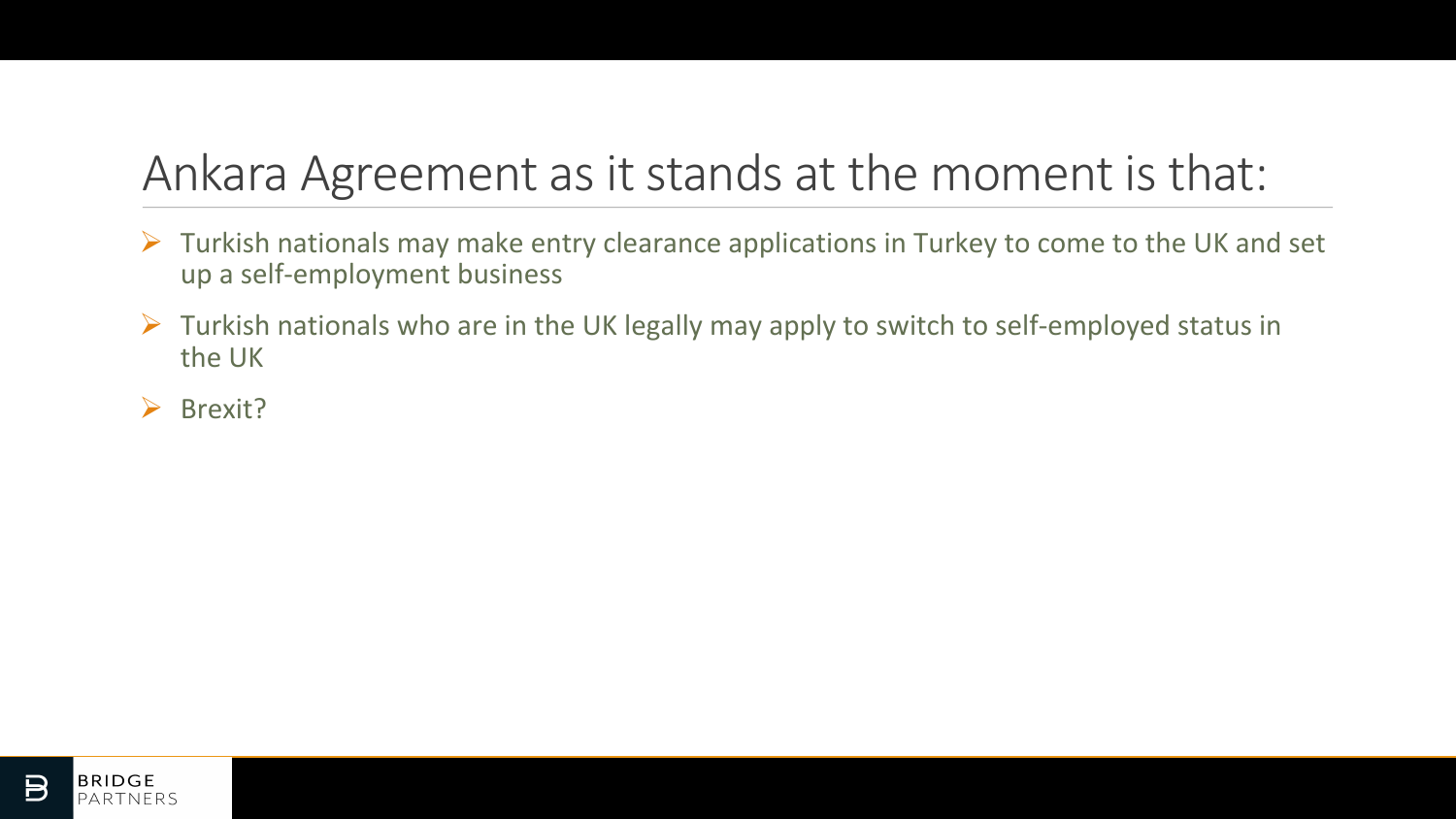## Turkish businessperson visa

### $\triangleright$  What is a Turkish businessperson visa?

- It is a residency program which allows Turkish nationals to obtain residency by setting up their own businesses in the UK
	- Granted for 1 year
	- A further extension of another 3 years and 2 years
	- Eligible for permanent residency after 5 years
- A number of requirements to be satisfied
	- Setting up a business
	- Sufficient funds to cover the start-up costs
	- Evidence of knowledge in the business field
	- Market research
	- Language requirement
- Restrictions
	- No other employment can be undertaken
	- No recourse to public funds

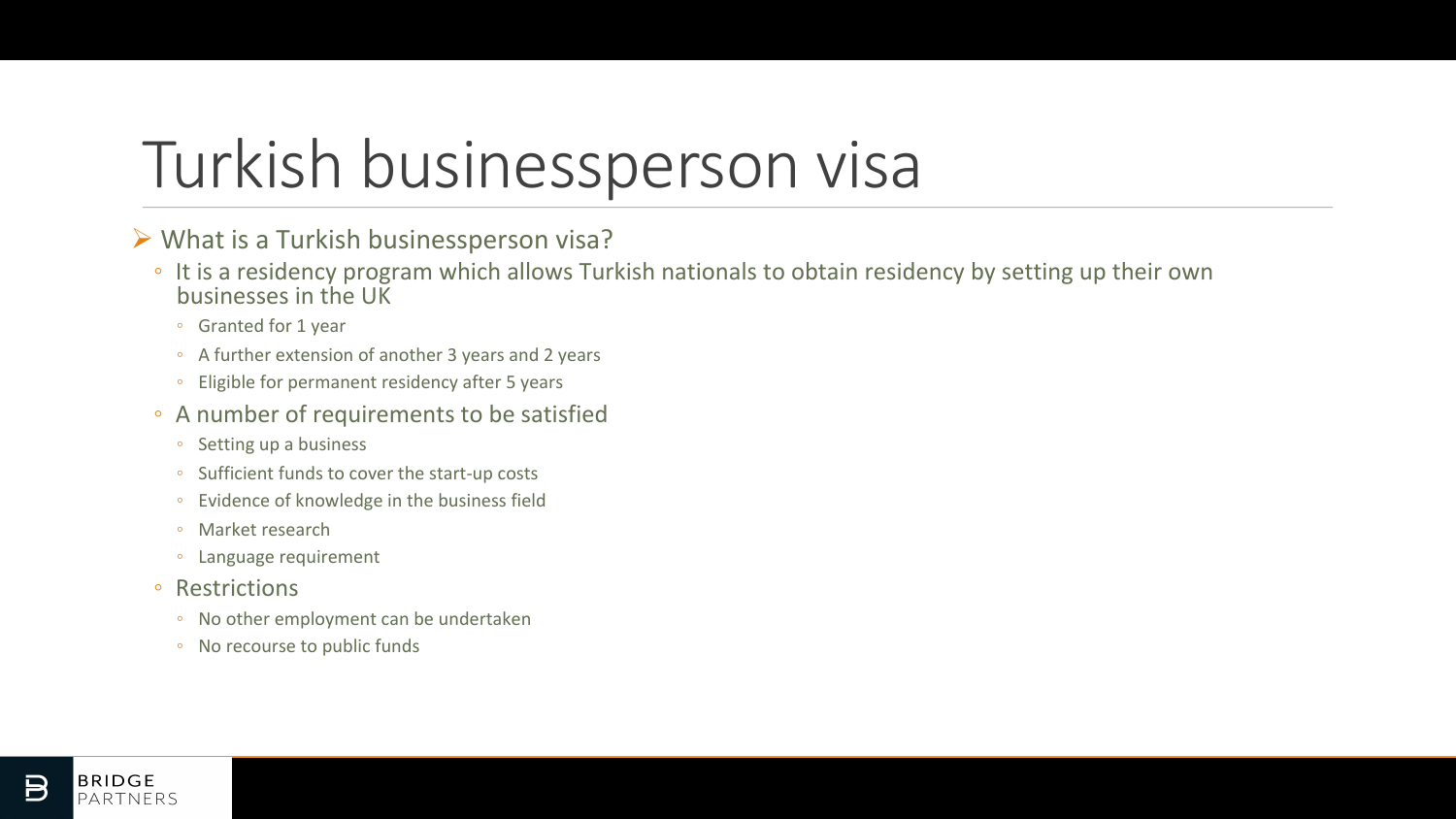## Process

### $\triangleright$  Online application

- Supporting documents submitted online
- Original passport submitted in person at a VAC

### $\triangleright$  Various documents needed in support of the application including but not limited to:

- Full description of the business activities
- Business plan
- Evidence of previous work experience and qualifications
- Evidence of source of the investment funds
- $\blacktriangleright$  Application can normally be fast tracked within a week
- $\triangleright$  Possible telephone interview
- $\triangleright$ Initial visa is granted for 1 year but collected in biometric format in the UK

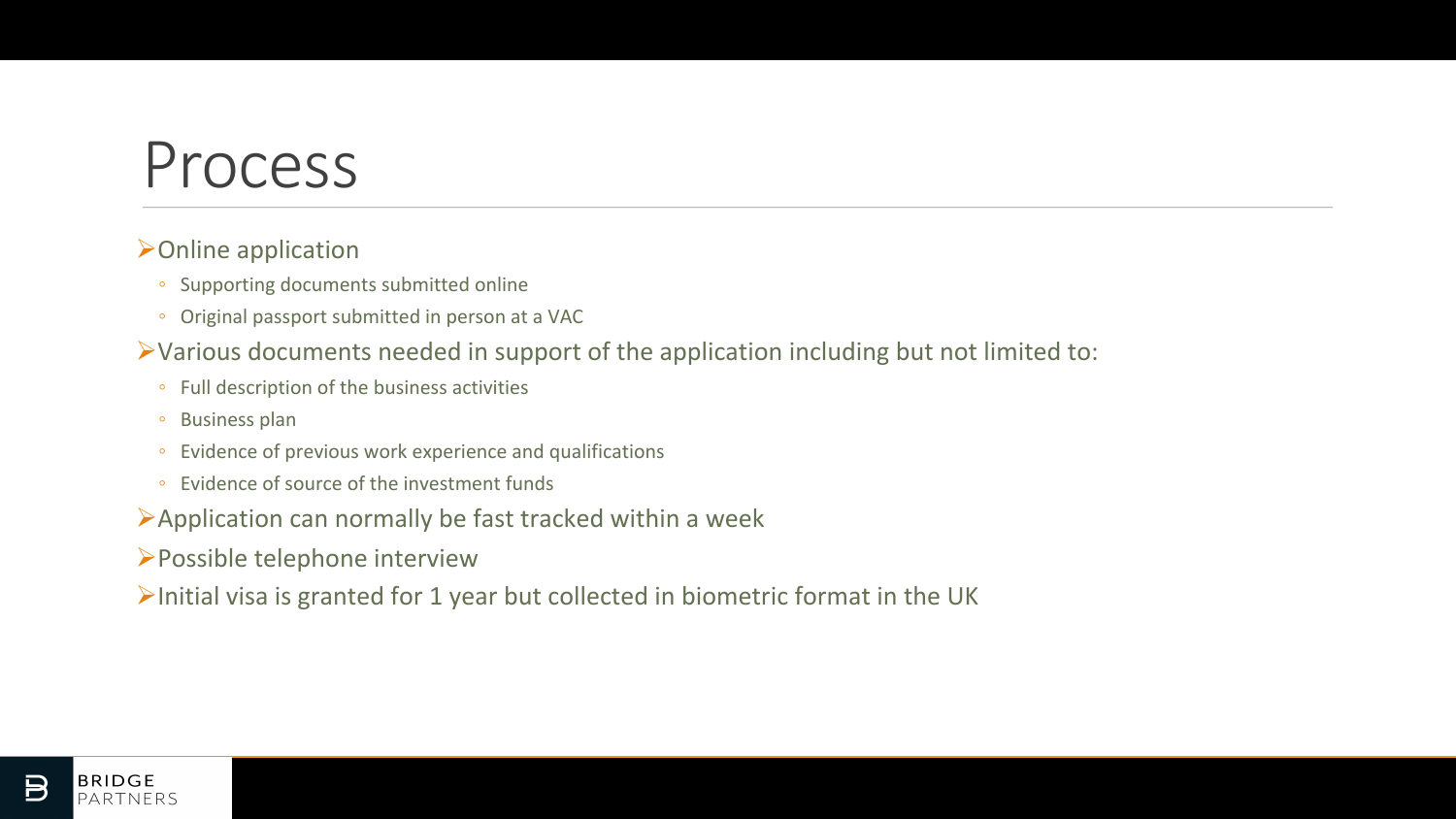# Planning for an extension

- $\triangleright$ In order to be able to obtain extension of the Turkish businessperson visa beyond the initial 1 year leave, the applicant would need to show that:
	- They registered their businesses in the UK;
	- Made substantial investment to cover the operational and start-up costs;
	- They have been actively trading and will continue to do so;
	- Their businesses generated sufficient income to cover the business and personal living costs; and
	- They can maintain and accommodate themselves and any dependants adequately without recourse to public funds.